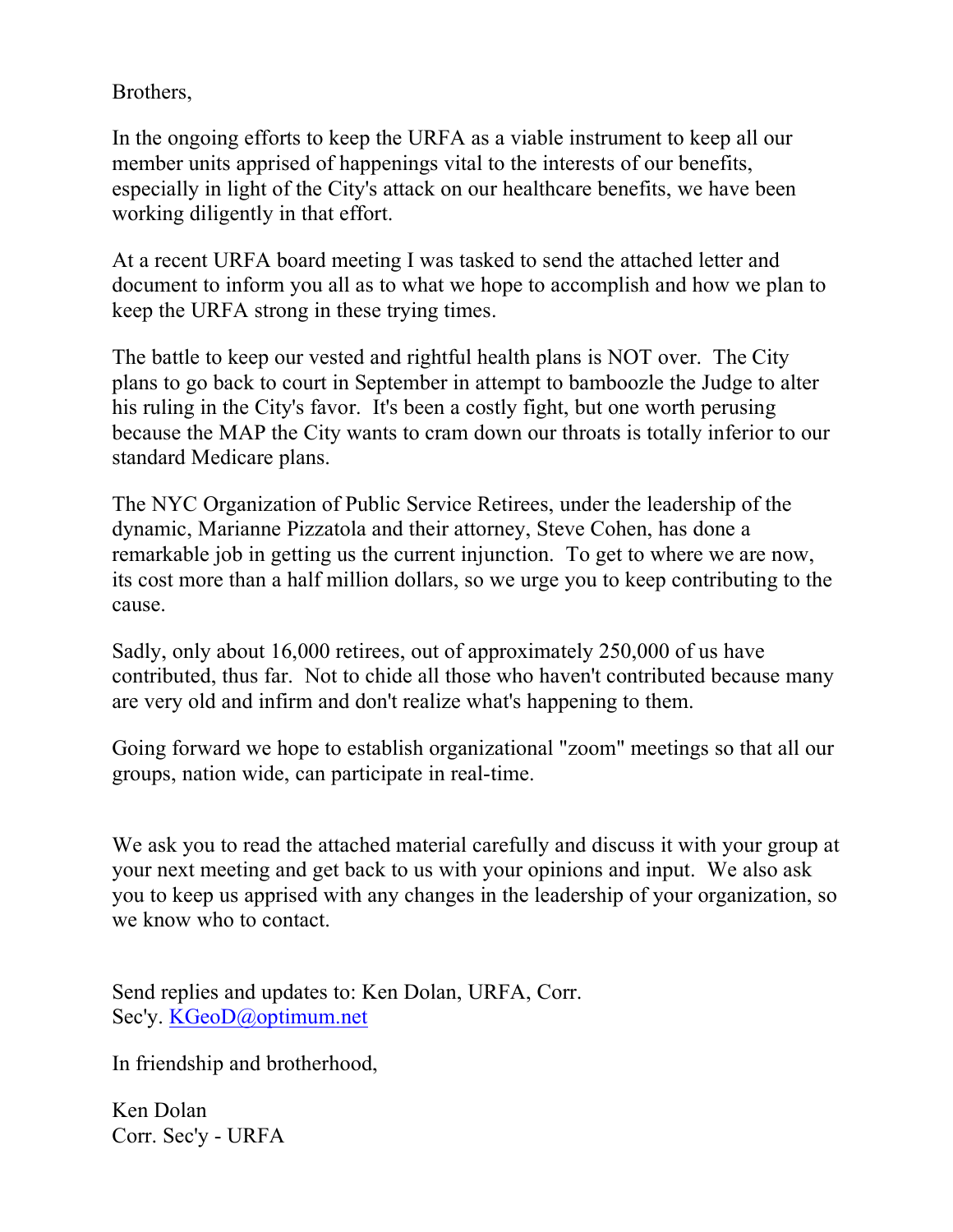

### **United Retired Firefighters Association** CITY OF NEW YORK - FIRE DEPARTMENT P.O. BOX 209

CAMPBELL HALL, NY 10916

### **URFA EXEC, BOARD**

**PRESIDENT** PAUL CINQUEMANI 305 LIGHTNER AVE S. I., N.Y. 10314 917.880.7092 fdurfa@gmail.com

**VICE PRESIDENT** JOHN R. GILLEENY 1033 RAINBOW DRIVE LAKE ARIEL, PA 18436 570-947-6162 FDNY4601@gmail.com

**EXEC. SECRETARY** WOODY WALL 156 E. FIGUREA AVE. S.I., NY 10314-1919 917.751.1733 (C) wallsfoun@verizon.net

**TREASURER** ROBERT SAPIENZA 6 DARREN DRIVE CAMPBELL HALL, N.Y. 10916 845 551-0800 rsapienza@hvc.rr.com

**RECORDING SEC'Y ROBERT REEG 8 SLOANE COURT** STONY PT., 10980 845-429-3618 m1244@aoLcom

CORR. SECRETARY KENNETH G. DOLAN 20 STUYVESANT LANE SMITHTOWN, NY 11787 631.780.6909 KGcoD@cptimum.net

**GENERAL COUNSEL** RUDY MIGLIORE, JR. 353 VETERANS MEMORIAL HWY. COMMACK, NY 11725 631-543-3663 Rmimigliore@law.com

Dear Group President:

As you may know, due to many unforeseen circumstances, over the past few years, scheduled meetings, in accordance with the URFA by-laws, were not forthcoming. It is my intention, as the new President of the URFA, to resume these scheduled meetings.

The URFA is seeking your continued support, as dues paying members. The dues amount has been established for 2022 and is attached, along with an up-to-date Roster. Your continued membership is vital for the solidarity of our combined goals.

It's apparent that the current attack on our healthcare choices, by the City of New York and the MLC, is of paramount importance to FDNY Retirees and beneficiaries, so we must remain united to fend off this attack.

The URFA's Benefit Enhancement and Protection Committee Fund has donated \$15,000 to the NYC Organization of Public Service Retirees, in order to continue our battle against the ongoing attack of our promised and vested healthcare benefits. This donation was made possible by the foresight of Danny Finegan, President of the Orange County, NY Group, who proposed the BEPC Fund at one of the URFA's meetings, years ago.

Now more than ever, it is vital that the 'Roster Groups' remain united and that your group chooses to remain a part of the URFA Association.

Therefore, it is important to remember, that all Presidents of associated groups are Vice Presidents of the URFA and can vote on any matter that comes before the URFA Board. All Groups can send their vote to the Corresponding Secretary or proxy vote to any URFA Board member.

The URFA Board realizes that travel to 'scheduled meetings' can be very costly, no matter where they are held. For this reason, the URFA Board will investigate the possibility of setting-up ZOOM meetings, so all Group Presidents can attend

Thank you for your kind attention to this matter.

ict uer.

//Paul Cinquemani, President

Ken Dolan, Corresponding Sec'v KGeoD@optimum.net

### **MEMBER GROUPS**

EMBERS, NY **FLORIANS, NY** NYLIARNYCF, NY ORANGE CNTY NY **HUDSON VAL., NY** STATEN ISL., NY POCONO MTNS., PA FDNY-TPR-RFA BREVARD COUNTY, FL BROWARD COUNTY. FL CENTRAL FLORIDA. FL. **GENE O'KANE, FL** GULFCOAST, FL **MARTIN/ST. LUCIE,** FL. PALM BEACH, FL PT. CHARLOTTE. S/W, FL SPRING HILL, FL SUNCOAST, FL PHOENIX, AZ SUN CITY, AZ TUCSON, AZ SAN DIEGO, CA LAS VEGAS, NV N. CAROLINA RAINBOW, HI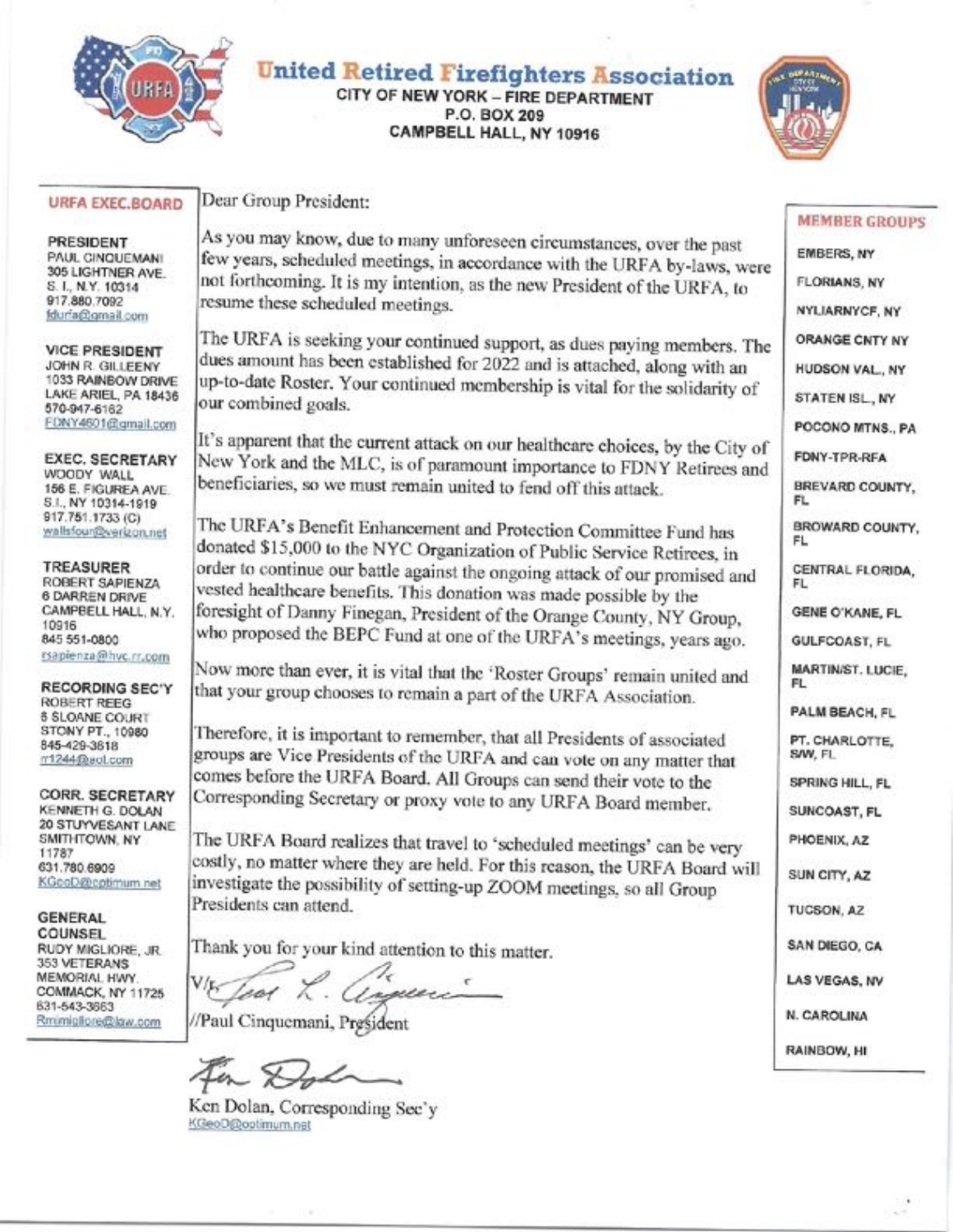

# **United Retired Firefighters Association**

CITY OF NEW YORK - FIRE DEPARTMENT P.O. BOX 209 CAMPBELL HALL, NY 10916



### **URFA EXEC.BOARD**

**PRESIDENT** PAUL CINQUEMANI 305 LIGHTNER AVE. S. I., N.Y. 10314 917.880.7092 fdurfa@gmail.com

**VICE PRESIDENT** JOHN R. GILLEENY 1033 RAINBOW DRIVE LAKE ARIEL, PA 18436 570-947-6162 FDNY4601@gmail.com

**EXEC. SECRETARY** WOODY WALL 156 E. FIGUREA AVE. S.I. NY 10314-1919 917.751.1733 (C) wallsfour@verizon.net

**TREASURER** ROBERT SAPIENZA **6 DARREN DRIVE** CAMPBELL HALL, N.Y. 10916 845 551-0800 rsapienza@hvc.rr.com

**RECORDING SEC'Y ROBERT REEG 6 SLOANE COURT** STONY PT., 10980 845-429-3618 fr1244@aol.com

**CORR, SECRETARY** KENNETH G. DOLAN 20 STUYVESANT LANE SMITHTOWN, NY **11787** 631.780.6909 KGeoD@cotimum.net

**GENERAL** COUNSEL RUDY MIGLIORE, JR. 353 VETERANS MEMORIAL HWY. COMMACK, NY 11725 631-643-3663 Rmimigliore@law.com

Dear URFA Retiree Group,

First, the URFA, which is composed of 25 Associate Groups, has donated \$15,000.00 to the NYC Organization of Public Service Retirees, which has been explained in the attached letter. Below, is a copy of a large type check, which the NYC Organization of Public Service Retirees has placed on their web-site and Facebook page, for all to see.

| United Retired Firefighters Association<br>P.O. Box 209  | 5000000000343         |
|----------------------------------------------------------|-----------------------|
| Campbell Hall, NY 10916                                  | March 2022            |
| vas in NYC Organization of Public Service Retirees, Inc. |                       |
| Fifteen Thousand Dollars                                 | \$15,000.00           |
|                                                          | R. R. Reserve J. V.P. |
| Donation                                                 | Robert Lapinga These  |

The URFA hopes that this donation will encourage other NYC Retiree Groups to do the same. The money that WE donated has halved what remains in OUR BEPC Fund. Hopefully, it will be replaced by an influx of Voluntary \$10.00 donations from individual Retirees, who have not yet contributed and those who have and wish to donate again. Please ask your membership if they wish to Voluntarily contribute to this very important fund. The address is located on the above check.

## The URFA dues structure for 2022 is as follows:

- For Member groups of the URFA with more than 300  $\bullet$ Members:
	- \$1.00 for the first 300 Members.
- For Member Groups of the URFA with less than 300 Members, but more than 100 members: \$1.50 per member.
- For Members of the URFA with 100 Members or less: \$2.00 per Member.

#### **MEMBER GROUPS**

**EMBERS, NY** FLORIANS, NY LIARCF, NY **ORANGE CNTY, NY** HUDSON VAL., NY STATEN ISL., NY POCONO MTNS., PA FDNY-TPR-RFA BREVARD COUNTY,

FL.

**BROWARD COUNTY,** FL.

CENTRAL FLORIDA. EL.

GENE O'KANE, FL

**GULFCOAST, FL** 

**MARTIN/ST. LUCIE,** FL.

PALM BEACH, FL

PT. CHARLOTTE. SAW, FL

SPRING HILL, FL

SUNCOAST, FL

PHOENIX, AZ

SUN CITY, AZ

TUCSON, AZ

SAN DIEGO, CA

**LAS VEGAS, NV** 

N. CAROLINA

RAINBOW, HI